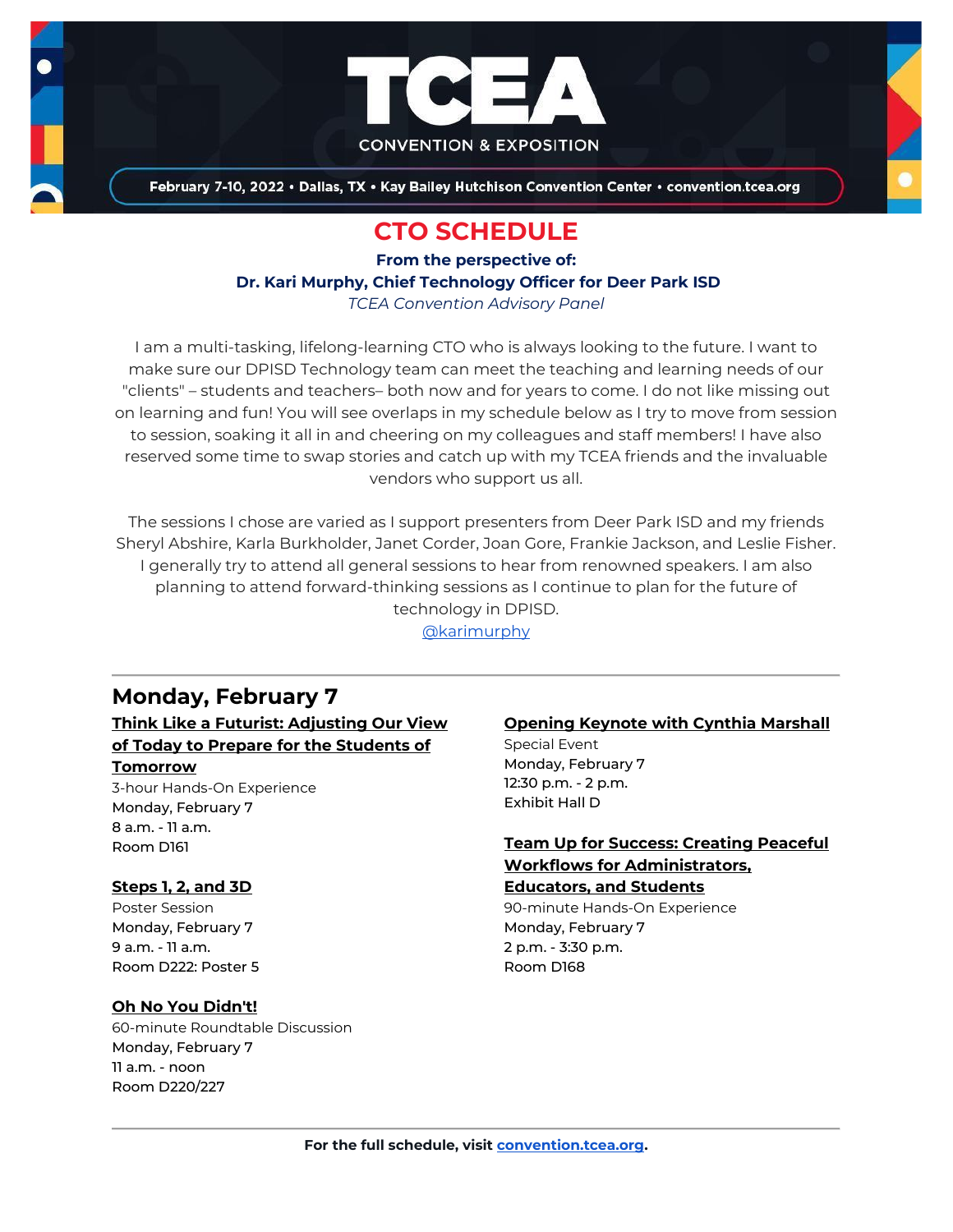

February 7-10, 2022 . Dallas, TX . Kay Bailey Hutchison Convention Center . convention.tcea.org

#### **[Poster Sessions: Teaching Tools and](https://register.tcea.org/2022/session_list.cfm?session_key=3120AC9A-F04D-A206-2B64-BBC2BE60E9A5&session_date=Monday,%20Feb%2007,%202022)**

**[Techniques](https://register.tcea.org/2022/session_list.cfm?session_key=3120AC9A-F04D-A206-2B64-BBC2BE60E9A5&session_date=Monday,%20Feb%2007,%202022)** Poster Session Monday, February 7 2 p.m. - 4 p.m. Room D222

## **Tuesday, February 8**

#### **[Pear Deck](https://register.tcea.org/2022/session_list.cfm?session_key=6274D5D4-F04D-A206-2B64-FCE23AA07207&session_date=Tuesday,%20Feb%2008,%202022)**

60-minute Session Tuesday, February 8 8:30 a.m. - 9:30 a.m. Ballroom C1

# **[Virtual Production: Using Game Engines](https://register.tcea.org/2022/session_list.cfm?session_key=024540B9-F04D-A206-2B64-054766464F6B&session_date=Tuesday,%20Feb%2008,%202022)**

**[for TV and Film](https://register.tcea.org/2022/session_list.cfm?session_key=024540B9-F04D-A206-2B64-054766464F6B&session_date=Tuesday,%20Feb%2008,%202022)** Poster Session Tuesday, February 8 9 a.m. - 11 a.m. Room D222: Poster 3

#### **[Tech Tok: One-Minute Video PD by](https://register.tcea.org/2022/session_list.cfm?session_key=0242140A-F04D-A206-2B64-48603AF7FAE7&session_date=Tuesday,%20Feb%2008,%202022)  [Teachers and Students](https://register.tcea.org/2022/session_list.cfm?session_key=0242140A-F04D-A206-2B64-48603AF7FAE7&session_date=Tuesday,%20Feb%2008,%202022)**

Poster Session Tuesday, February 8 9 a.m. - 11 a.m. D222: Poster 6

## **[Think Like a Futurist: Utilizing Forecast](https://register.tcea.org/2022/session_list.cfm?session_key=02433DCD-F04D-A206-2B64-D1DBDB29C784&session_date=Tuesday,%20Feb%2008,%202022)  [Practice to Prepare for Students of](https://register.tcea.org/2022/session_list.cfm?session_key=02433DCD-F04D-A206-2B64-D1DBDB29C784&session_date=Tuesday,%20Feb%2008,%202022)**

#### **[Tomorrow](https://register.tcea.org/2022/session_list.cfm?session_key=02433DCD-F04D-A206-2B64-D1DBDB29C784&session_date=Tuesday,%20Feb%2008,%202022)**

90-minute Hands-On Experience Tuesday, February 8 noon - 1:30 p.m. Room C148

# **Wednesday, February 9**

## **[So We Had a Pandemic... Now What?](https://register.tcea.org/2022/session_list.cfm?session_key=0240BA5C-F04D-A206-2B64-E915C616328A&session_date=Wednesday,%20Feb%2009,%202022)**

60-minute Panel Discussion Wednesday, February 9 8:30 a.m. - 9:30 a.m. Room D171

#### **[Build a Student Media Festival: The](https://register.tcea.org/2022/session_list.cfm?session_key=023266BF-F04D-A206-2B64-02D26A2B5DE4&session_date=Monday,%20Feb%2007,%202022)**

**[How's and Wow's](https://register.tcea.org/2022/session_list.cfm?session_key=023266BF-F04D-A206-2B64-02D26A2B5DE4&session_date=Monday,%20Feb%2007,%202022)** 60-minute Session

Monday, February 7 4:30 p.m. - 5:30 p.m. Room D167

### **[CTOs and Technology Directors Meetup](https://register.tcea.org/2022/session_list.cfm?session_key=5EB22121-F04D-A206-2B64-9F3839433473&session_date=Tuesday,%20Feb%2008,%202022)**

Special Event Tuesday, February 8 1 p.m. – 2 p.m. Room D221

### **[Two Teams, One Goal](https://register.tcea.org/2022/session_list.cfm?session_key=0243BCC5-F04D-A206-2B64-69718259CC46&session_date=Tuesday,%20Feb%2008,%202022)**

Poster Session Tuesday, February 8 1 p.m. - 3 p.m. D222: Poster 1

### **[Robert Knight Exhibit Hall](https://register.tcea.org/2022/session_list.cfm?session_key=61CDF249-F04D-A206-2B64-15D6559D2515&session_date=Tuesday,%20Feb%2008,%202022)**

Special Event Tuesday, February 8 2 p.m. – 7 p.m. Exhibit Hall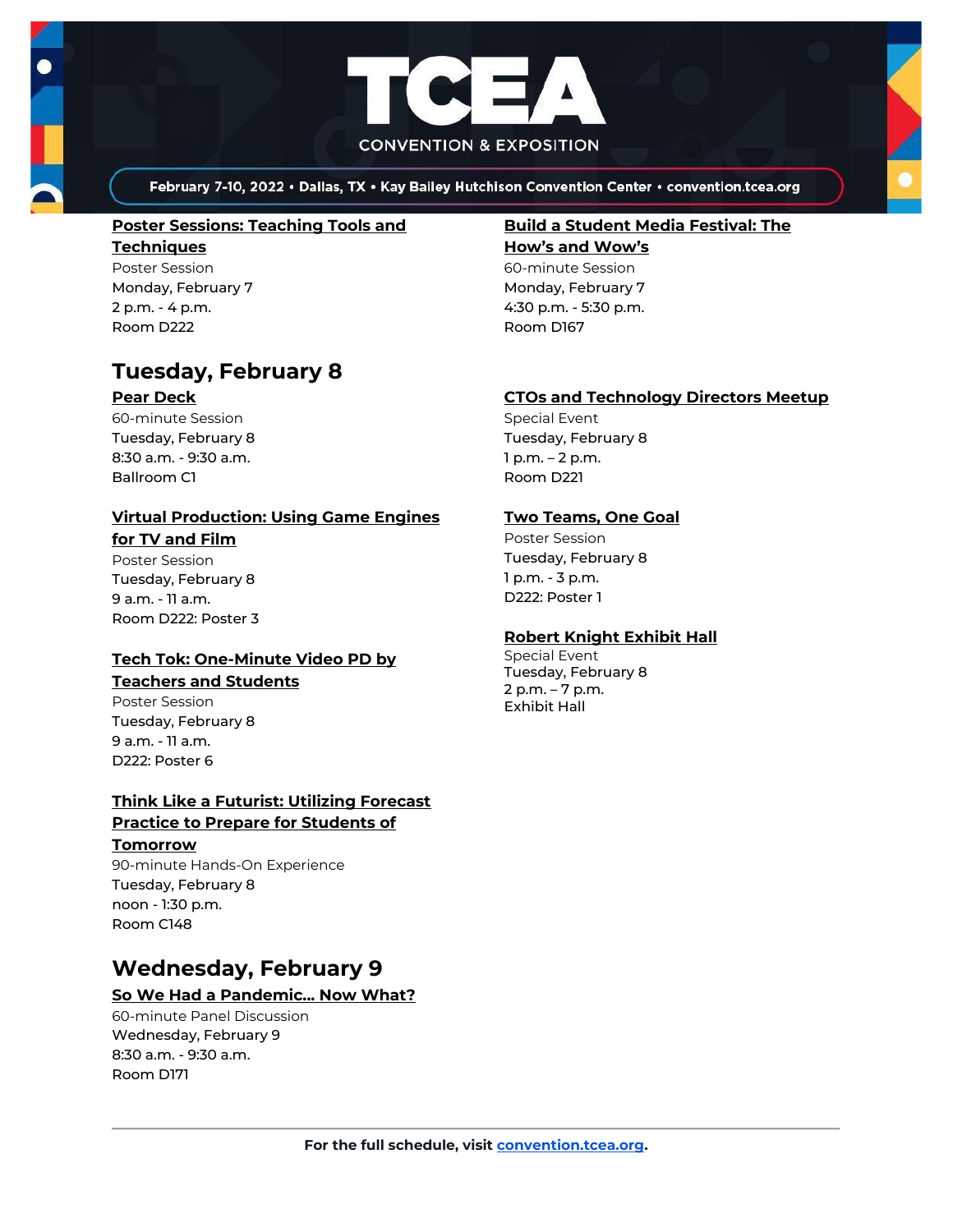



February 7-10, 2022 . Dallas, TX . Kay Bailey Hutchison Convention Center . convention.tcea.org

## **[Developing Professional Women in K-12](https://register.tcea.org/2022/session_list.cfm?session_key=02358948-F04D-A206-2B64-2965D1C7167D&session_date=Wednesday,%20Feb%2009,%202022)  [Information Technology Leadership](https://register.tcea.org/2022/session_list.cfm?session_key=02358948-F04D-A206-2B64-2965D1C7167D&session_date=Wednesday,%20Feb%2009,%202022)  [Positions](https://register.tcea.org/2022/session_list.cfm?session_key=02358948-F04D-A206-2B64-2965D1C7167D&session_date=Wednesday,%20Feb%2009,%202022)**

90-minute Panel Discussion Wednesday, February 9 10 a.m. - 11:30 a.m. Room D171

## **[Tech Tool Smackdown](https://register.tcea.org/2022/session_list.cfm?session_key=0241EAB5-F04D-A206-2B64-C7E6531C03B4&session_date=Wednesday,%20Feb%2009,%202022)**

90-minute Session Wednesday, February 9 11 a.m. - 12:30 p.m. Ballroom C3

## **[TEC-SIG Luncheon](https://register.tcea.org/2022/session_list.cfm?session_key=8A1B6A67-F04D-A206-2B64-F724CC6E0966&session_date=Wednesday,%20Feb%2009,%202022)**

Special Event \*advance registration required Wednesday, February 9 Noon – 1 p.m. Ballroom C1

# **Thursday, February 10**

## **[Leading for Student Success](https://register.tcea.org/2022/session_list.cfm?session_key=0235539B-F04D-A206-2B64-20F4DCDEDF82&session_date=Thursday,%20Feb%2010,%202022)**

Poster Session Thursday, February 10 9 a.m. - 11 a.m. D222: Poster 7

## **[1:1 iPad Device Deployment and Device](https://register.tcea.org/2022/session_list.cfm?session_key=02352380-F04D-A206-2B64-338D4F0E66A6&session_date=Thursday,%20Feb%2010,%202022)  [Management](https://register.tcea.org/2022/session_list.cfm?session_key=02352380-F04D-A206-2B64-338D4F0E66A6&session_date=Thursday,%20Feb%2010,%202022)**

Poster Session Thursday, February 10 9 a.m. - 11 a.m. D222: Poster 1

## **[Project-Based Learning, Blended](https://register.tcea.org/2022/session_list.cfm?session_key=02355DBF-F04D-A206-2B64-C978CA956093&session_date=Thursday,%20Feb%2010,%202022)  [Learning, and Creation](https://register.tcea.org/2022/session_list.cfm?session_key=02355DBF-F04D-A206-2B64-C978CA956093&session_date=Thursday,%20Feb%2010,%202022)**

Poster Session Thursday, February 10 9 a.m. - 11 a.m. D222: Poster 2

## **[Building a Culture for Professional](https://register.tcea.org/2022/session_list.cfm?session_key=02352C37-F04D-A206-2B64-EC662CE46AEF&session_date=Wednesday,%20Feb%2009,%202022)  [Learning](https://register.tcea.org/2022/session_list.cfm?session_key=02352C37-F04D-A206-2B64-EC662CE46AEF&session_date=Wednesday,%20Feb%2009,%202022)**

Poster Session Wednesday, February 9 noon - 2 p.m. D222: Poster 7

## **[Dedicated Exhibit Hall](https://register.tcea.org/2022/session_list.cfm?session_key=61CDD8E6-F04D-A206-2B64-74AAAD8173D7&session_date=Wednesday,%20Feb%2009,%202022)**

Special Event Wednesday, February 9 2 p.m. – 3 p.m. Exhibit Hall

## **[A New Culture of Leaders](https://register.tcea.org/2022/session_list.cfm?session_key=02301246-F04D-A206-2B64-6C8A208EB070&session_date=Wednesday,%20Feb%2009,%202022)**

60-minute Session Wednesday, February 9 3 p.m. - 4 p.m. Room C146

## **[Esports, an Endeavor of Belonging](https://register.tcea.org/2022/session_list.cfm?session_key=02354802-F04D-A206-2B64-F3A8F77601BF&session_date=Thursday,%20Feb%2010,%202022)**

Poster Session Thursday, February 10 9 a.m. - 11 a.m. D222: Poster 3

### **[Collaborate Using Office 365, Teams, and](https://register.tcea.org/2022/session_list.cfm?session_key=02353F65-F04D-A206-2B64-049CD1915D1E&session_date=Thursday,%20Feb%2010,%202022)  [Other Applications](https://register.tcea.org/2022/session_list.cfm?session_key=02353F65-F04D-A206-2B64-049CD1915D1E&session_date=Thursday,%20Feb%2010,%202022)**

Poster Session Thursday, February 10 9 a.m. - 11 a.m. D222: Poster 4

## **[Using Two Learning Management](https://register.tcea.org/2022/session_list.cfm?session_key=023517E5-F04D-A206-2B64-407893E696DF&session_date=Thursday,%20Feb%2010,%202022)  [Systems for Curriculum, Building Online](https://register.tcea.org/2022/session_list.cfm?session_key=023517E5-F04D-A206-2B64-407893E696DF&session_date=Thursday,%20Feb%2010,%202022)  [Courses, and Assessment](https://register.tcea.org/2022/session_list.cfm?session_key=023517E5-F04D-A206-2B64-407893E696DF&session_date=Thursday,%20Feb%2010,%202022)**

Poster Session Thursday, February 10 9 a.m. - 11 a.m. D222: Poster 5